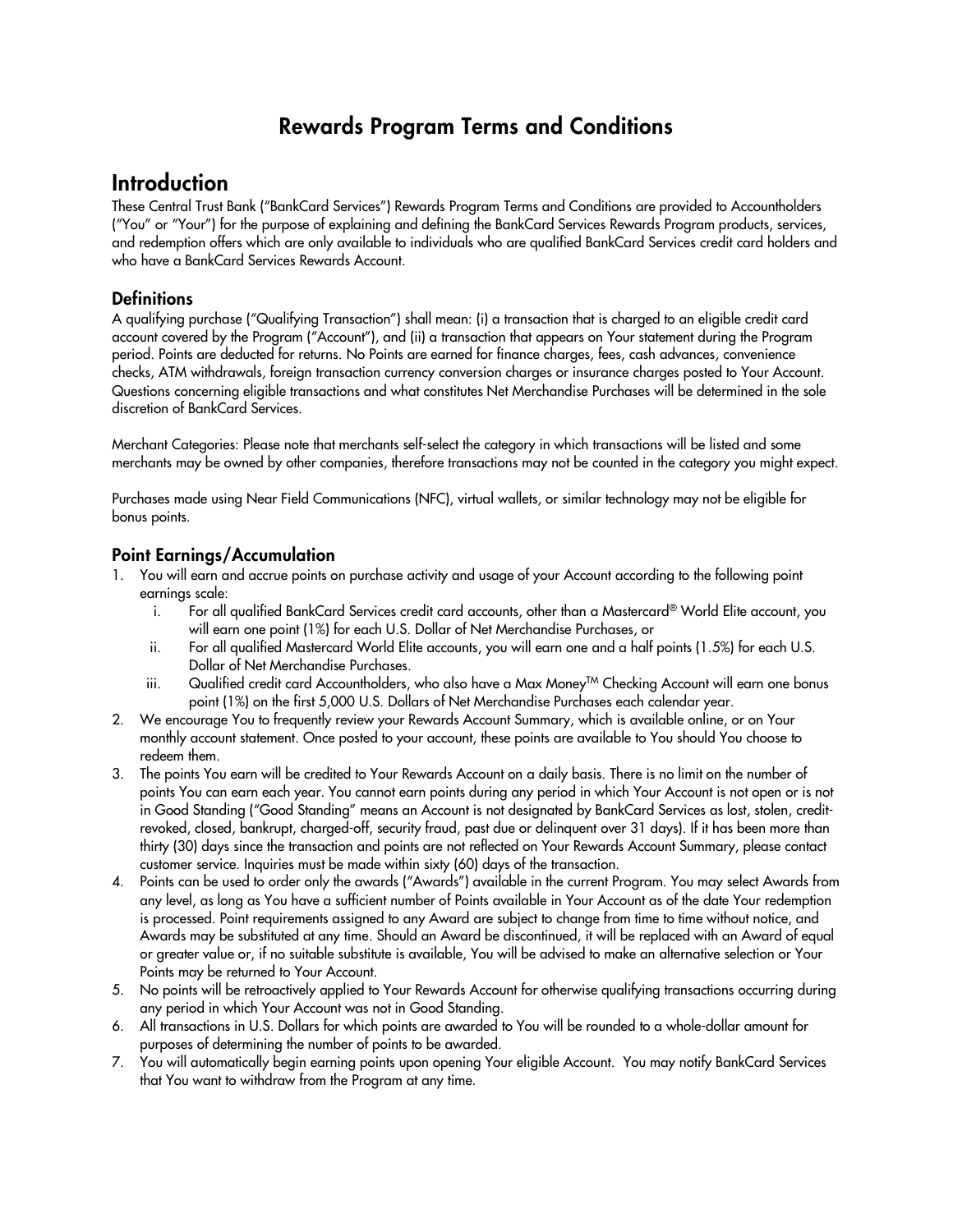- 8. Rewards Account Summary Information will be included with your monthly Account Statement. Summary Information will include previous total points balance, points earned during that statement cycle, less any point reduction for redemptions, other adjustments (refunds, returns or adjustments), any bonus points earned and the current points balance, along with expiring points and the expiration date will be displayed. The content or layout of the Rewards Account Summary Information are subject to change from time-to-time at the discretion of BankCard Services.
- 9. All points earned by You will accrue to and be available for redemption by You for five (5) years from the calendar month in which those points are posted to Your Rewards Account. Accrued, unredeemed points that were placed on the Rewards Account during the fifth preceding calendar year month expire and will be deducted from the Accountholder's Rewards Account balance of available, unredeemed points as of the end of that month. (*Example*: unredeemed points that were credited to a Rewards Account in July of the year 2015 will expire and be deducted from the Rewards Account at the end of July of the year 2020.) Points due to expire at the end of the current month will be shown on Your Rewards Account Summary, on your Account statement and online.

## Redemption of Points

- 10. Points have no cash value. Points cannot be exchanged for cash or credit; used with any other offer, promotion or discount; combined with cash to obtain any Awards; or, earned from or transferred to any other credit and/or debit card, account or rewards program, unless otherwise specified.
- 11. You may redeem points credited to the Rewards Account online, by contacting the My Bankcard Rewards Service Center by toll-free number 855-575-4638, or other methods as may be available from time-to-time and identified by BankCard Services. Redemptions are subject to point availability and other requirements contained in these Rewards Program Terms and Conditions.
- 12. Your rewards will not be available for redemption until posted to Your Rewards Account regardless of the date of the transaction for which points are earned.
- 13. Points used by You for redemption will be those unredeemed points that have been on the Rewards Account the longest time.
- 14. Points earned by You may be redeemed for an Airline Ticket Credit Redemption, a Travel Redemption, a Cash Back Redemption (see Cash Back Redemption section for definition), a Gift Card Redemption, or a Merchandise Redemption (collectively, a "Redemption Reward" or "Reward"). All redemptions are final. BankCard Services is not responsible for Rewards or correspondence lost or delayed due to U.S. Mail Delivery.
- 15. You may redeem points for purchases through Central Bank's proprietary travel agency, Central Travel. To be eligible for redemption, purchases must be for tours, trips or cruises, offered through a third-party travel company, or cruise line. To redeem points through Central Travel, call (573) 634-1317, and your travel agent will process the redemption.

# **SHOP**

## Merchandise Redemption

- 16. Products are not intended for resale and are only intended as awards, rewards or prizes in an incentive and promotional program. This item can only be shipped to the 48 contiguous states. We regret it cannot be shipped to PO Boxes/APO/FPO, Puerto Rico and all other international locations. Merchandise point levels include all taxes, shipping, handling and delivery charges. Merchandise orders may take 4-6 weeks for delivery.
- 17. Merchandise cannot be returned or exchanged unless the merchandise arrived damaged, defective or if the wrong item was shipped. Returns and exchanges will only be accepted within 30 days from the date of delivery by the carrier.

## Gift Card Redemption

- 18. Gift cards will not be personalized and are transferable.
- 19. There are no expiration dates, maintenance or usage fees for gift cards. If you select expedited, express, or international shipping, you will be charged a shipping fee.
	- i. FIRST CLASS US MAIL (Domestic): Your item(s) will be shipped within 7-10 business days via First Class US mail at no additional charge. However, this does not include tracking or replacement of lost or stolen items. FIRST CLASS TRACKABLE (Domestic): Track the progress of your shipment for an additional charge. FIRST CLASS TRACKABLE SIGNATURE REQUIRED: A signature is required from someone at the delivery address.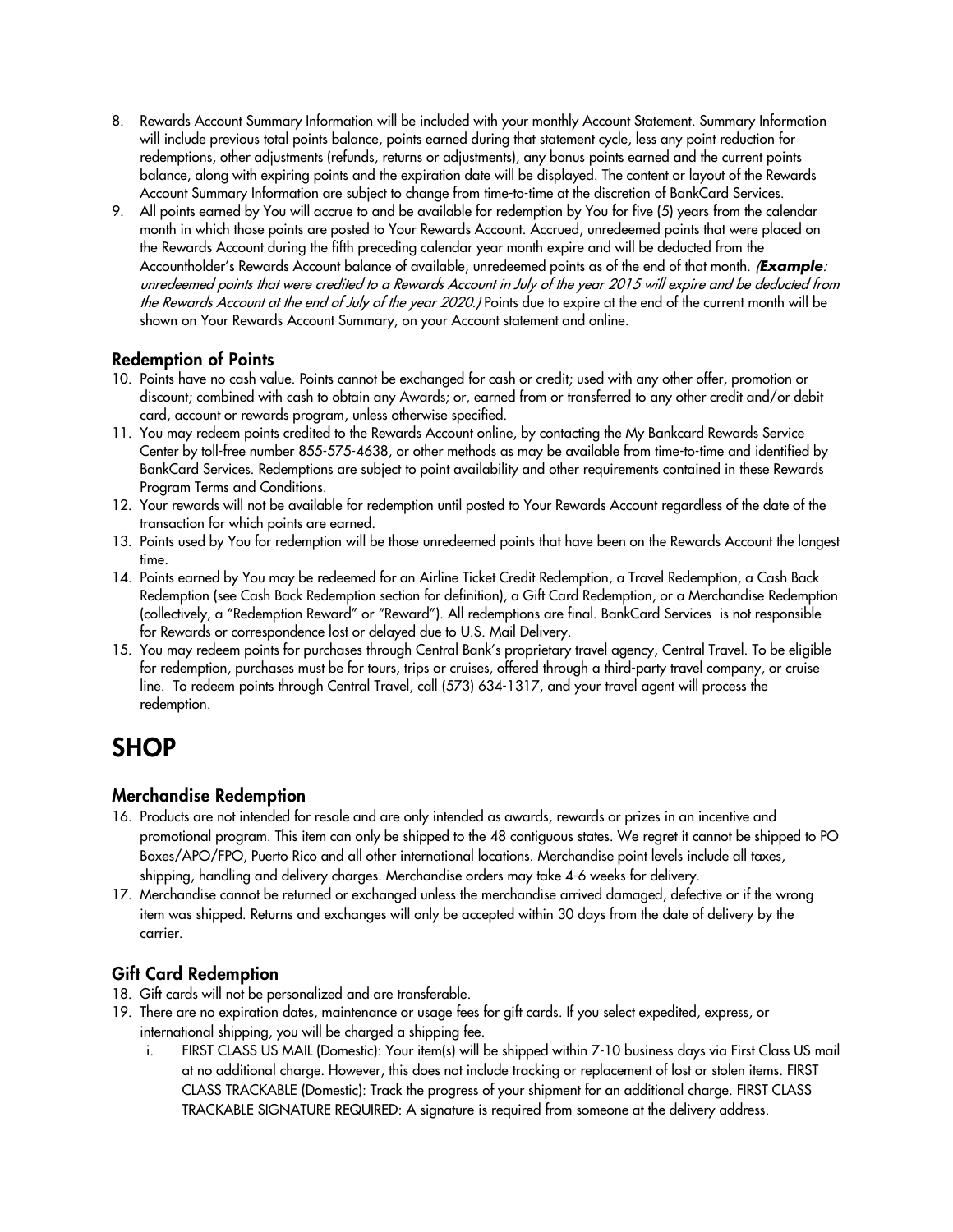- ii. OVERNIGHT WEEKDAY DELIVERY: Prior to 12 pm ET Mon- Fri, your redemption will be shipped today for delivery tomorrow for an additional charge. After 12 pm ET Mon – Fri, your redemption will be shipped out the next business day for an additional charge. OVERNIGHT DELIVERY SIGNATURE REQUIRED: A signature is required from someone at the delivery address for an additional charge. OVERNIGHT SATURDAY DELIVERY: Available from 1:00 pm ET on Thursday until 1:00 pm ET on Friday. Your redemption will be shipped today for delivery Saturday for an additional charge.
- iii. FIRST CLASS US MAIL INTERNATIONAL: Your item(s) will be shipped in 14 to 21 days and there will be an additional charge. This does not include tracking or replacement of lost or stolen items. INTERNATIONAL PRIORITY SIGNATURE REQUIRED: Delivery typically in 1 to 3 business days, next business day to the US, Canada, Mexico and the Caribbean. Reach major cities in Europe by 10:30 am typically in two business days. A signature is required from someone at the delivery address.

## **TRAVEL**

- 20. The minimum redemption level for any travel redemption is \$100.00.
- 21. Points can be redeemed for airline travel (both purchases and credit), hotel accommodations, car rental and to purchase tickets to attractions and events.
- 22. The cost of any Ticket that exceeds the amount of the Reward Redemption must be paid at the time of the Reward Redemption. The cost of any Ticket that is less than the amount of the Reward Redemption will not result in the payment to You of the difference between the Reward Redemption amount and the actual cost of the Ticket.

### Airline Travel

- 23. You can search for the flights you want to book online at the Travel Rewards section of the Program website. If you do not have enough points to purchase the entire ticket, you may redeem for a portion of the cost and pay the balance with Your Credit Card associated with the Rewards Account.
- 24. There are no blackout dates or other travel restrictions. Reservations for tickets exclude the use of charters, wholesalers, consolidators and any internet fares that are not published, available through the Global Reservation System (GDS), and/or available for ticketing through a certified travel agency.
- 25. Cardholder must meet the eligibility requirements established by the airline provider.
- 26. Airline ticket prices do not include baggage fees and some international departure taxes. A departure tax is a fee charged (under various names) by a country when a person is leaving that country. The traveler is responsible for obtaining the appropriate international travel documents, such as passports and visas. The traveler should have valid government issued photo ID upon airport check-in. Visit Travel.State.Gov for passport and visa requirements.
- 27. You may redeem points for travel in any class of service on a major airline carrier, providing that the fares, schedules and ability to generate an electronic ticket are possible through the Global Reservation System (GDS). All travel itineraries and supporting documents will be sent via email.
- 28. All reservations are subject to the conditions of carriage, supply or business of the service provider, which include exclusions and limitations of liability. BankCard Services is not responsible for the performance of the airline. Airline Tickets are NON-REFUNDABLE and NON-CHANGEABLE unless permitted by the terms of the fare and are subject to airline rules, penalties and fare difference charges. This includes taxes, destination charges and any other applicable fees. There is a \$25.00 Service Fee for all Airline Tickets.
- 29. Ticket for airline Rewards seats are limited to class of service/fare basis; capacity controlled and are subject to availability. NOTE: Specific seat assignments cannot be guaranteed. The agency will make their best effort to request Your preference. However, we recommend following-up with the airline directly to ensure Your seat request. When schedule changes occur, You must re-request a new seat assignment.
- 30. Neither BankCard Services, or its third-party service providers, their respective employees, officers, affiliates or agents maintains any control over personnel, equipment or operations of any airline carrier. The passage contract in use by the airlines, and other carriers will constitute the sole contract between You/Your travel companions and the carriers. The responsibility of any airline carrier to You/Your travel companions is limited to the airline carrier's contractual and statutory liability as a common carrier.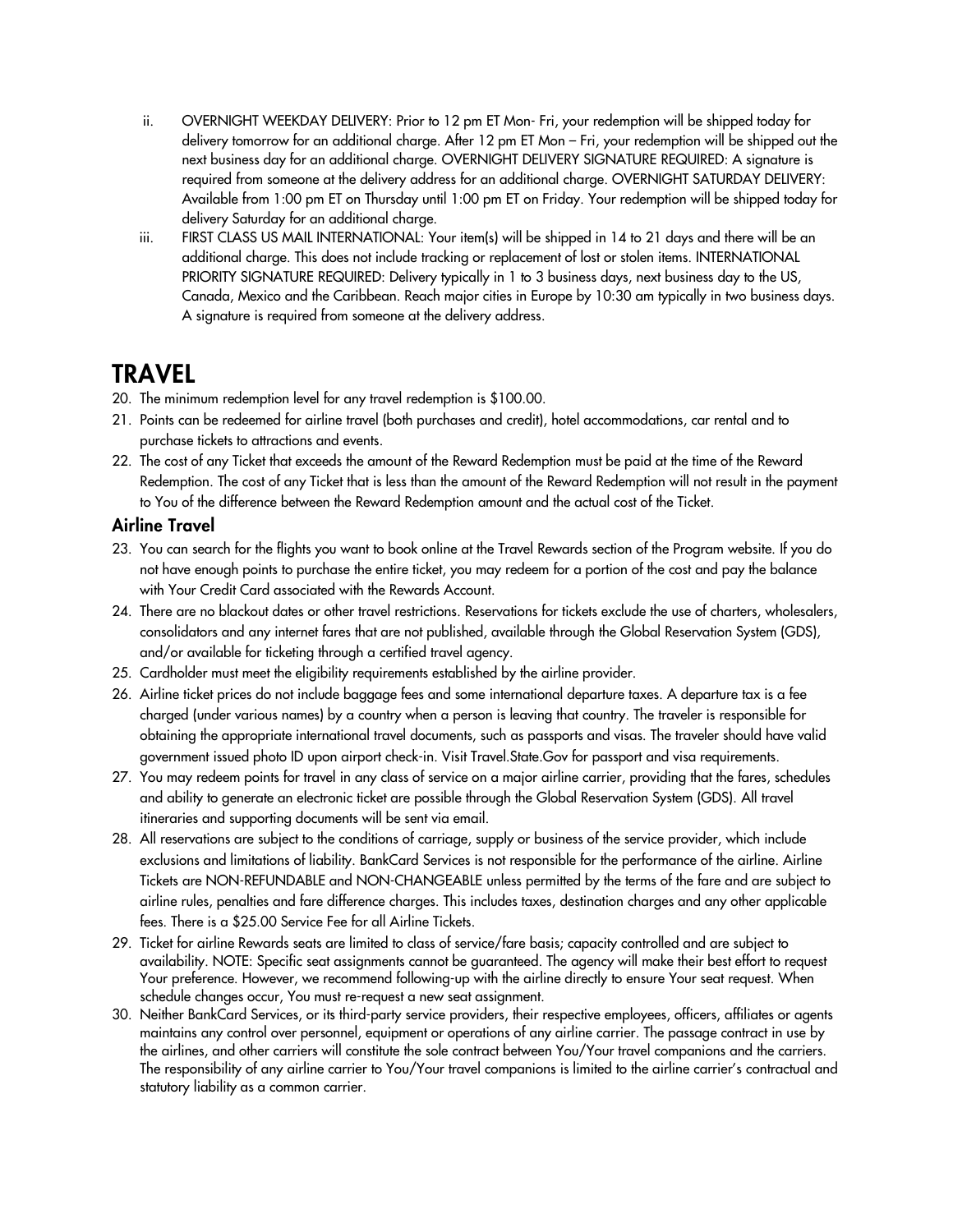- 31. Neither BankCard Services, or its third-party service providers, their respective employees, officers, affiliates or agents shall be liable for any bodily harm and/or property damage which may result from Your participation in the Program, Airline Ticket Credit Redemption, nor for the performance by the airlines of the ticketed transportation. BankCard Services does not guarantee or warrant the goods and services offered by any airline.
- 32. Unused, lost, stolen or otherwise destroyed Tickets or documents are not reusable or replaceable. Points are considered fully redeemed when an airline Ticket is issued and emailed to You.

#### **Hotels**

- 33. Cardholder must meet the eligibility requirements established by the hotel provider.
- 34. The traveler is responsible for obtaining the appropriate international travel documentation, such as passports and visas, as applicable. Visit Travel.State.Gov for passport and visa requirements.
- 35. Most hotel rates allow cancellation with a minimum of a 24-hour notice.
- 36. Please see the specific hotel/rate cancellation policy at the time of booking.
- 37. Cancellations may include penalties and a cancellation service fee will apply. Refunds for cancellations may take up to 3-4 weeks for points to post to the account.
- 38. Hotels do not allow changes to dates, names, room type, and number of occupants once booking is complete.
- 39. BankCard Services assumes no responsibility for advising guests of proper travel documentation.
- 40. BankCard Services is not responsible for the performance of any hotel provider.

#### **Cars**

- 41. Rental Policies
	- i. Must Return To Requested City To Use A Debit Card At A Location That Accepts Them You Are Subject To Additional Credit Checks Or Must Present Additional Identification. The Minimum Rental Period Is 001 Day Min Age 21. 21-24 Ua Surcharge 27.00dy Other Restrictions May Apply. Contact Local Rep For Details 10.00 Extension Fee May Apply 15.00 Late Fee May Apply Fuel Policy Full To Full
- 42. Terms and Conditions
	- i. Rental charges are due at pick-up. Car rental companies require the driver to supply a credit card in his/her name in order to pick up the car. Car rental companies require a valid driver license in order to pick up the car. Additional restrictions and fees may apply based on driver's age. Additional charges may apply for required insurance, optional equipment items, or additional drivers. These services can be purchased from the rental car company at the time of rental. You have read the car rental polices. You have read the terms and conditions.

#### **Attractions**

43. All charges will be due at time of redemption. Either electronic or paper voucher must be presented to the vendor at the time of fulfillment. The cancellation policy for each tour is set at the discretion of individual tour operators.

#### **Events**

44. All orders are subject to ticket availability. We reserve the right at any time after receipt of your order, without prior notice to you, to cancel your order or supply less than the quantity you ordered of any item prior to the scheduled event. If no alternates are available, your credit card will not be charged, or the entire amount charged will be refunded and rewards used reinstated to your account, and you will be notified via email by Preferred Access Tickets.

## CASH BACK

- 45. The minimum redemption level for any Cash Back Redemption is \$25.00.
- 46. You may redeem points for Statement Credit, Direct Deposit, or Pay Me Back Redemptions
- 47. Statement and/or Transaction credits appear on your bill as an adjustment and not as a payment, so please make sure you pay your minimum payment due each month. Receipt of a statement credit does not affect your responsibility to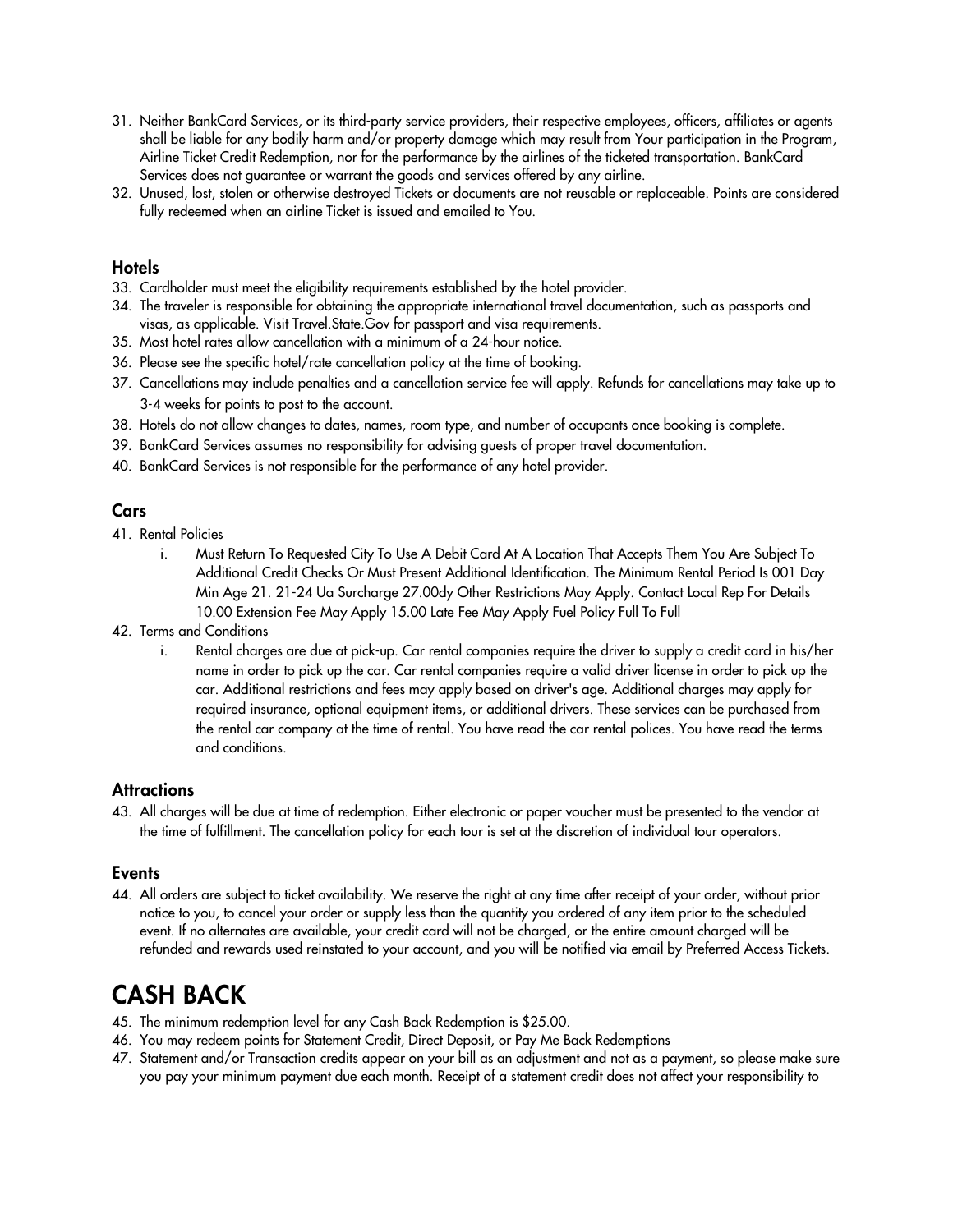pay your minimum payment shown on each monthly statement you receive. If the reward causes a credit balance on your account, the credit adjustment will remain on your account but the points will not be reinstated.

48. Statement and/or Transaction Credits will be processed within 5-7 business days from the date of redemption.

#### Statement Credit Redemption

49. You may redeem points for a Statement Credit. This will post an adjustment to your credit card account in the amount of the redemption.

#### Direct Deposit Redemption

- 50. You may redeem points for a direct deposit credit into Your checking or savings account.
- 51. Electronic deposits can only be credited to an account at Central Trust Bank or one of its affiliate banks. Eligible Banks/Bank Routing Numbers are:

| <b>Bank Name</b>                   | <b>Bank Routing Number</b> |
|------------------------------------|----------------------------|
| Central Bank                       | 086500634                  |
| Jefferson Bank                     | 086501578                  |
| Central Bank of Branson            | 081518375                  |
| Central Bank of Lake of the Ozarks | 081509070                  |
| Central Bank of the Midwest        | 101201892                  |
| Central Bank of Sedalia            | 101902052                  |
| Central Bank of Boone County       | 081500859                  |
| Central Bank of St. Louis          | 081004601                  |
| Central Bank of Moberly            | 081500749                  |
| Central Bank of Audrain County     | 081501489                  |
| <b>Central Bank of the Ozarks</b>  | 086518477                  |
| Central Bank of Oklahoma           | 103912723                  |
| Central Bank of Warrensburg        | 101904911                  |

Deposit account must be owned by the primary card member as registered on your Account. Funds should be deposited into your deposit account within 5-7 business days.

#### Pay Me Back Redemption

- 52. You may redeem points for a credit to Your credit card account to reimburse yourself for specific purchase(s).
- 53. You may select up to four (4) purchase transactions per redemption. A minimum of \$25.00 in purchases must be selected.
- 54. The number of points redeemed will be equal to 1% of the total of the purchases selected. Example: If You select two (2) purchases totaling \$45.35, You will need to have 4,535 points available for redemption, and 4,535 points will be redeemed. If you do not have sufficient available points to redeem, You will be informed that you do not have sufficient points available and the redemption will not be processed.

# General Terms & Conditions

- 55. The Program may be modified, suspended or cancelled, and the redemption value of already accumulated Points may be changed, at any time without notice and without restriction or penalty. Changes to the Program may include, but are not limited to, modifications that affect Point accrual and/or expire Points based on the Point term, age and expiration date of the selected options(s). Award orders must be received on or before the Program end and/or Point expiration date. Contact Your Sponsor for details on any current promotions affecting Point accrual or redemption options. Points may be forfeited due to Rules violations. This Program is void where prohibited or restricted by law. You are responsible for any applicable federal, state or local taxes.
- 56. You agree to hold the Program Administrator and its affiliates, any Association and any vendors or other providers associated with the Program harmless if Your Sponsor fails to meet its contractual or other obligations, resulting in Program interruption or termination prior to Your redemption of Points or receiving Your Awards. You also agree to hold the Program Administrator and its affiliates, Sponsor and Association harmless if a Program vendor or provider